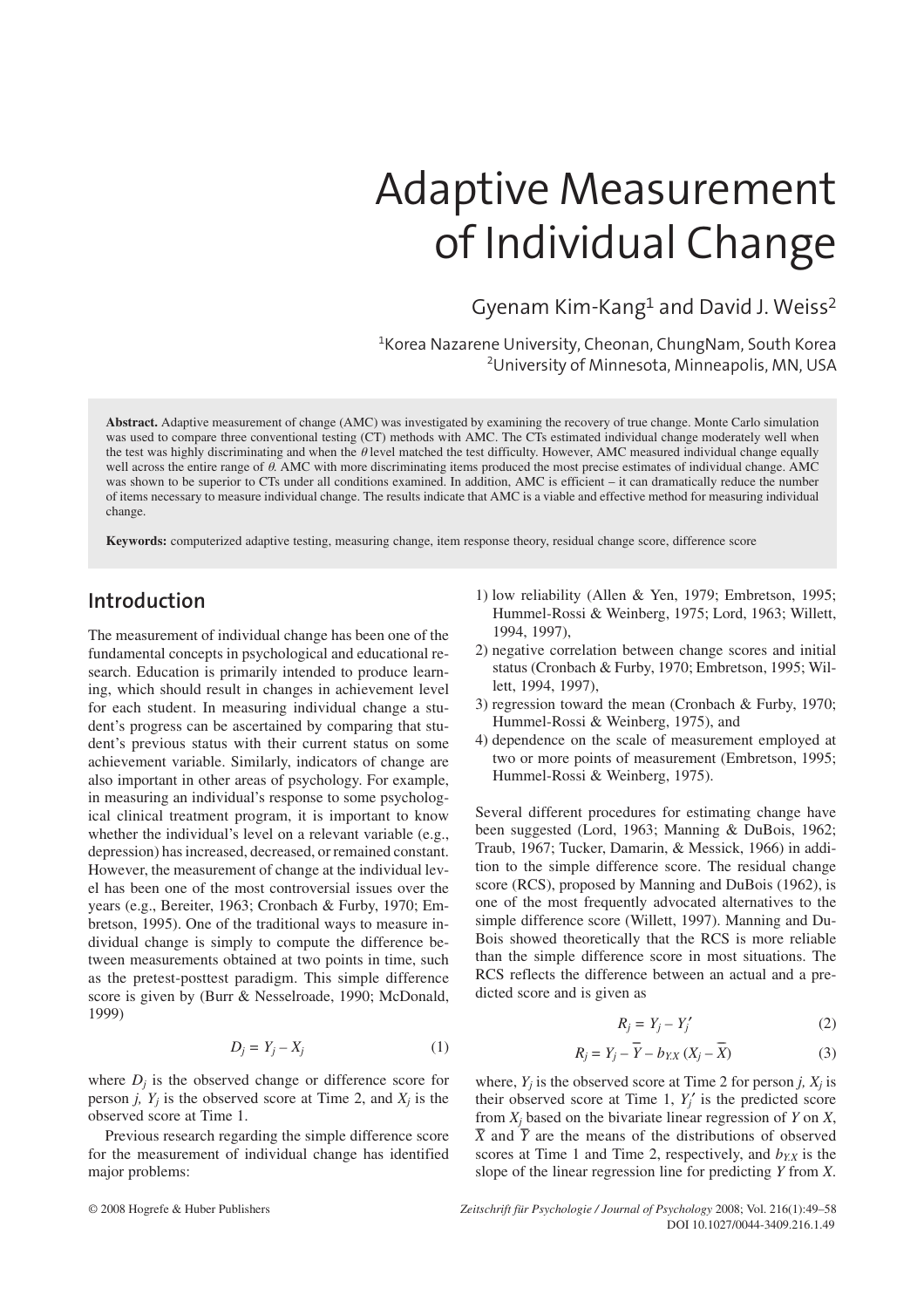In order to obtain the RCS, group level information is required to estimate the regression of *Y* on *X*. In addition, the RCS is not the actual amount of change, but indicates how much different the observed score at Time 2 is from the predicted value. The RCS is appropriate for studying the correlates of change, but not for evaluation of individual change.

Item response theory (IRT) has several advantages over classical test theory (CTT) and has the potential to reduce several of the problems inherent in using conventional tests to measure individual change. A number of researchers have addressed the issue of measuring change using item response theory (IRT) models. Fischer (1976) proposed the linear logistic latent trait model, Bock (1976) developed an IRT model for growth curves, Andersen (1985) developed a multidimensional Rasch model for repeated testings, and Embretson (1991a, 1991b) proposed a multidimensional Rasch model for learning and measuring change. However, the model proposed by Embretson is the only IRT model that provides change parameters for measuring individual change, but it is restricted to a one-parameter logistic multidimensional IRT model that requires the unrealistic assumption of equal discriminations across items. The other IRT models estimate group change (Fischer, 1976), require group level information (Bock, 1976), or are not designed to estimate the extent of individual change but to assess the relationship between the latent trait at two time points and/or changes in the latent trait across time (Andersen, 1985).

Although previous research based on CTT and IRT has provided adequate means of measuring change in some situations, each of the CTT and IRT approaches to date is limited. It is apparent that a different approach is required to measure individual change more accurately.

Weiss and Kingsbury (1984) proposed a method for measuring individual change (which they referred to as adaptive self-referenced testing) that combined the benefits of both IRT and computerized adaptive testing (CAT). The characteristics of CATs are that different items, or sets of items, are administered to different individuals depending on each individual's status on the latent trait as it is continuously estimated during test administration (Weiss, 1982, 1983, 1985, 1995, 2004; Weiss & Kingsbury, 1984). Adaptive testing provides the opportunity to match an individual's trait level with item difficulty, and the most informative test can be administered to each individual (Hambleton & Swaminathan, 1985; Weiss, 1995).

Weiss and Kingsbury's method, referred to here as adaptive measurement of change or AMC, uses CAT and IRT to obtain estimates of an individual's  $\theta$  level from a domain of items on occasions separated by an interval of time. In AMC, the measurement of change for a particular examinee is determined with reference to that examinee's previous trait level estimate. Using AMC, change is measured as the difference between an individual's estimated levels of the trait  $\theta_j$  ( $\hat{\theta}_j$ ) for two (or more) occasions. Significant change is said to occur when the IRT-based confidence in-

tervals around the  $\hat{\theta}_{j}s$  for two estimates do not overlap (Weiss & Kingsbury, 1984). The confidence intervals, or standard error (*SE*) bands, are generally approximated as

$$
\theta_j \pm 2(SE \mid \hat{\theta}_j), \tag{4}
$$

where  $SE | \hat{\theta}_j$  is determined from the second derivative of the log-likelihood function (Weiss, 2005, pp. 10–11; Baker, 1992, pp. 69–72),

$$
SE \mid \hat{\theta}_j = \sqrt{Var(\hat{\theta}_j \mid \theta_j)}, \tag{5}
$$

where, asymptotically

$$
Var(\hat{\theta}_j | \theta_j) \approx \frac{1}{I(\hat{\theta}_j)}
$$
(6)

and  $I(\hat{\theta}_j)$  is obtained by substituting  $\hat{\theta}$  for  $\theta$  after the second derivative is taken in

$$
I(\theta_j) = \left(\frac{\partial^2 \ln L_j}{\partial \theta_j^2}\right).
$$
 (7)

The measurement of change for an individual by AMC is determined with reference only to that individual, reflecting how the individual's  $\hat{\theta}$  at Time 2 differs from their own  $\theta$  at Time 1. However, there has been little empirical research involving AMC for measuring change at the individual level.

The objectives of this study were to compare the feasibility of AMC with conventional test methods in measuring individual change, by examining the recovery of true change, and by identifying particular experimental conditions under which each procedure better recovered true change. In addition, the study was a first examination of the power of AMC to detect different magnitudes of true change.

# **Method**

Monte Carlo simulation was used to compare four methods for measuring individual change in terms of recovery of true change: two CT methods, one CT-based IRT approach, and the AMC IRT-based CAT approach. The conditions manipulated to evaluate the recovery of true change were  $(1)$  the Time 1 (T1) trait level,  $(2)$  the magnitude and variability of true change at Time 2 (T2), and (3) the discrimination of the tests.

## **True Score Distribution**

The T1 true  $\theta$  values of 1,500 simulated examinees were generated to have a rectangular distribution with mean 0.0, standard deviation (*SD*) of 1.3, and a range from –2.25 to +2.25. The true  $\theta$  range at T1 was divided into three groups (500 simulees in each group) – low  $(-2.25 \text{ to } -0.75)$ , me-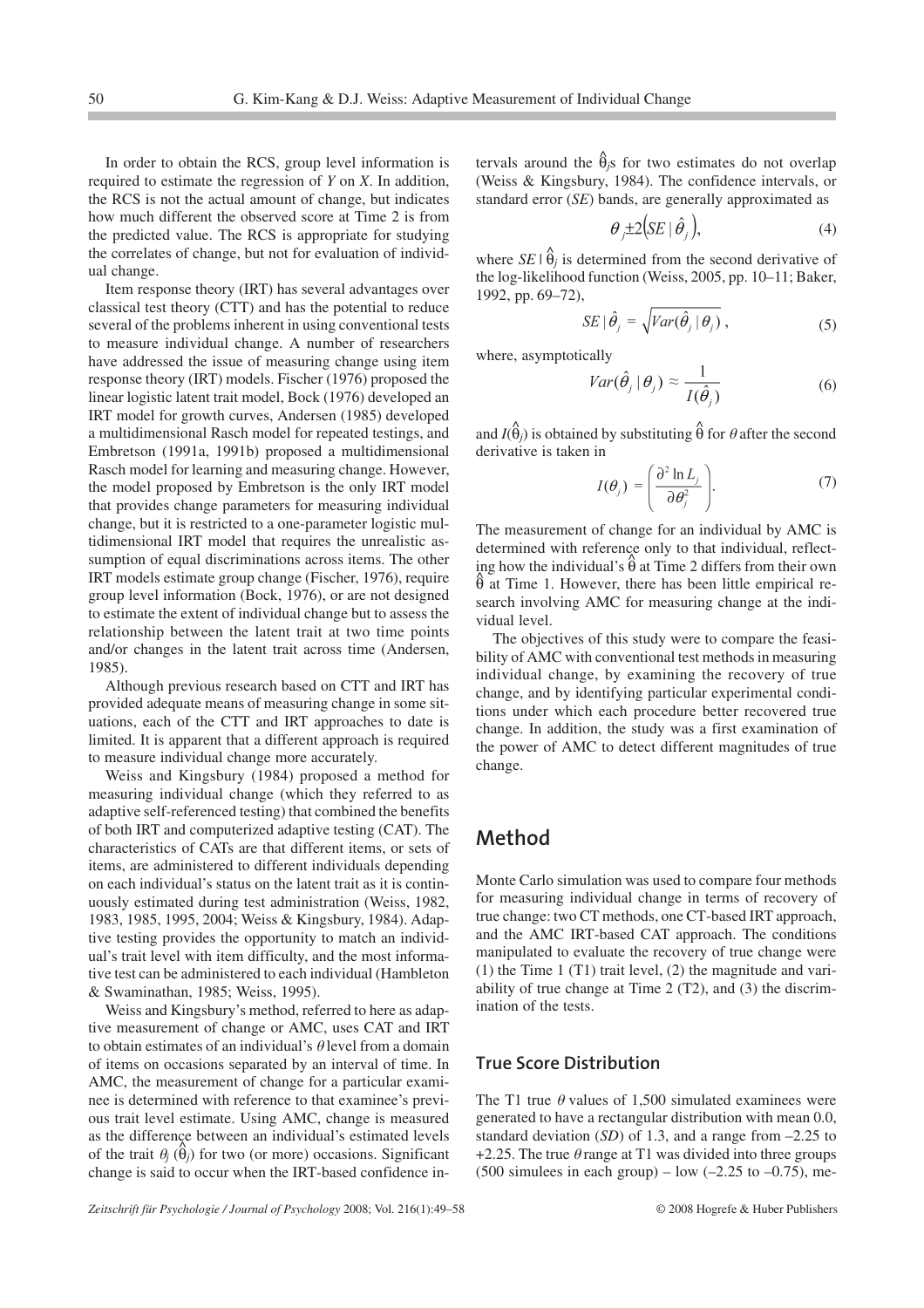dium  $(-0.7499 \text{ to } +0.7499)$ , and high  $(+0.75 \text{ to } +2.25)$  – to evaluate the results conditional on  $\theta$ .

The distribution of true  $\theta$  at T2 for the 1,500 examinees was generated to reflect only positive true change scores. For each of the three initial groups, nine different true change conditions were formed: three different levels of average true change (low, mean  $= 0.5$ ; medium, mean  $=$ 1.0; and high, mean = 1.5) were crossed with three different levels of variability of true change (low, *SD* = .01; medium,  $SD = .05$ ; and high,  $SD = .10$ ). The nine different true change conditions involving the magnitudes and variabilities of true change were abbreviated as follows: LL (0.5, 0.01), LM (0.5, 0.05), LH (0.5, 0.10), ML (1.0, 0.01), MM (1.0, 0.05), MH (1.0, 0.10), HL (1.5, 0.01), HM (1.5, 0.05), and HH (1.5, 0.10). The true  $\theta$  value at T2 was obtained by adding the corresponding true change to the true  $\theta$  value at T1. As a result, 27 true change conditions for T2 were formed across the entire range of initial true  $\theta$  in each item discrimination condition.

#### **Item Banks**

Three item banks were generated to have different average item discrimination conditions using the 3-parameter logistic model  $\sim$ 

$$
P_{ij}(\theta_j) = c_i + (1 - c_i) \frac{\exp[a_i(\theta_j - b_i)]}{1 + \exp[a_i(\theta_j - b_i)]},
$$
 (8)

where,  $P_{ij}$  is the probability of a correct response to item *i* by simulee *j*,  $\theta_j$  is the trait level for simulee *j*,  $a_i$  is the discrimination parameter for item  $i$ ,  $b_i$  is the difficulty parameter for item  $i$ , and  $c_i$  is the pseudo-guessing parameter for item *i*.

The three different average item discrimination conditions were low (LD;  $\bar{a} = 0.5$ ), medium (MD;  $\bar{a} = 1.0$ ), and high (HD;  $\bar{a}$  = 1.5), respectively, with average standard deviation (*SD*) of 0.15 in each item bank. The distribution of item difficulties was centered at approximately  $b_i = 0.00$ and had 18 intervals from  $b_i = -4.50$  to  $b_i = +4.50$ , with a range wider than the true T1  $\theta$  range  $\left[\theta = -2.25 \text{ to } +2.25\right]$ . The middle six intervals,  $\theta = -1.5$  to +1.5, contained 24 items, while the other 12 intervals (the lowest and highest six intervals) contained only 12 items per interval. Therefore, each item bank consisted of 288 items, with more items available in the middle range for conventional tests drawn from the same item bank. The pseudo-guessing parameter for all the items was fixed at 0.20 for all test conditions (Kingsbury & Weiss, 1983; Lord & Novick, 1968; Urry, 1977; Yen, 1986).

## **Conventional Test**

The conventional tests (CTs) were constructed as parallel tests to measure individual change. From each item bank, two parallel 50-item fixed-length CTs were constructed with item difficulties ranging from  $-1.5$  to  $+1.5$  (Tinkelman, 1971; Weiss, 1985). In each of the three item banks, items for the first CT were selected at random from the middle six intervals of  $b_i$ , containing 24 items in each interval in the corresponding item bank, ranging from  $b_i =$  $-1.5$  to  $b_i = +1.5$  with mean  $b_i = 0.0$ . Items for the parallel test were selected at random from those items not previously selected in each item bank. A total of six CTs (three sets of parallel forms) were constructed from the three different item banks.

The item responses for each of the six CTs were generated using the values of true  $\theta_1$  (or  $\theta_2$ ) and the item parameters of each set of 50 items using PARDSIM (Assessment Systems Corporation, 1997). The probability of a correct response to each item of the test for each simulee was generated using Equation 8. Then the model-generated probability matrix was converted to a 1–0 score data matrix by comparing cell by cell with a matrix of random numbers generated from a rectangular distribution between 0 and 1. A correct answer (1) was recorded for a simulee if the random number was less than the model-generated probability; otherwise, the item was scored as incorrect (0).

The number-correct (NC) scores and the maximum likelihood (ML) estimates of  $\theta$  ( $\hat{\theta}_{C1}$  and  $\hat{\theta}_{C2}$ ) were obtained using SCOREALL (Assessment Systems Corporation, 1998). The NC scores were also transformed to the  $\theta$  metric  $(\hat{\theta}_{NC1}$  and  $\hat{\theta}_{NC2})$  using the test response function, to enable a direct comparison between estimates from CTs and those from AMC.

## **CATs**

The item responses of all simulees in each of the three item banks were generated using the values of true  $\theta_1$  (or  $\theta_2$ ) and item parameters for all 288 items using PARDSIM (Assessment Systems Corporation, 1997). The procedure to generate the item responses was the same as for the CTs, except that the number of items was different (288 versus 50). As a result, a  $1,500 \times 288$  item response matrix was constructed from which CATs were administered.

The administration of CAT was performed using POST-SIM, a program for posthoc simulation of CAT (Weiss, 2005). In administering CAT, the initial  $\theta$  value was the same ( $\theta$  = 0) for all simulees at T1. ML estimation (Baker, 1992; Yoes, 1993; Zwick, Thayer, & Wingersky, 1994) was used to estimate  $\hat{\theta}$  at both T1 ( $\hat{\theta}_{A1}$ ) and T2 ( $\hat{\theta}_{A2}$ ). However, ML estimation cannot be used for nonmixed response patterns (all correct response[s] or all incorrect response[s]), so a step size of  $\pm 3$  was used to select the next item until a mixed response pattern (at least one correct and one incorrect response) was obtained. Items in the CATs were selected to provide maximum information at each  $\hat{\theta}$  in the CAT (Hambleton & Swaminathan, 1985; Weiss, 1982; Weiss & Kingsbury, 1984). The CAT procedure was terminated after the administration of 50 items at both T1 and T2 to enable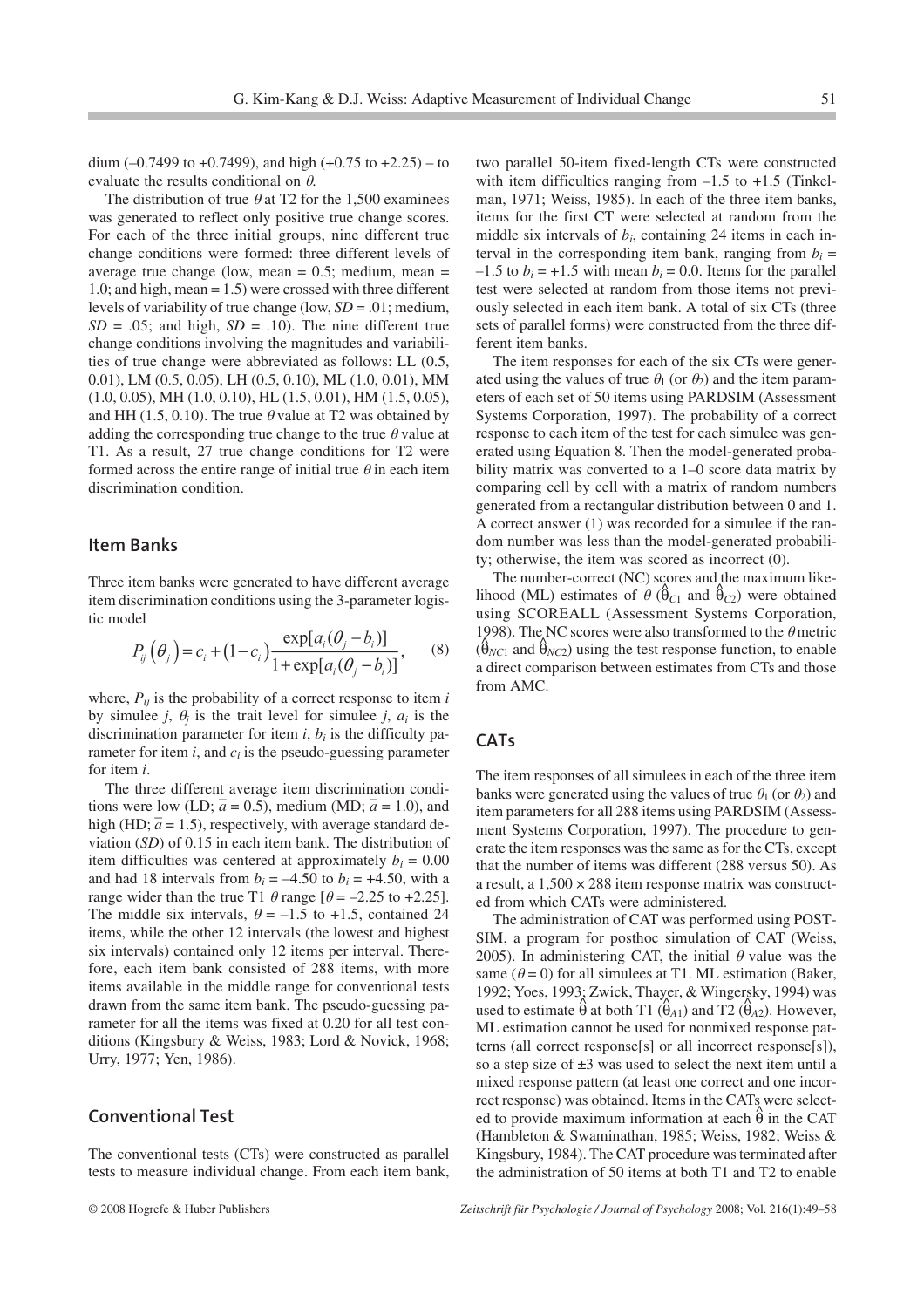a direct comparison by matching the number of items in the CTs. The final ML estimation of  $\theta$  obtained at T1 ( $\hat{\theta}_{A1}$ ) was used as the entry level for the T2 CAT.

#### **Identifying Significant Change with AMC**

Based on the final MLE of  $\theta$  at T1 ( $\hat{\theta}_{A1}$ ) and the results of administration of CATs after each item at T2, the power of AMC was evaluated by determining the number/proportion of cases in which significant change was observed (defined as nonoverlapping SE bands at two measurement occasions), for each change condition in each T1  $\theta$  level for each of three item discrimination conditions. In addition, the mean number of items administered at T2 and the mean SE values  $(SE<sub>2,AMC</sub>)$  for only those cases with significant change were determined.

## **Approaches to Measuring Change**

Four approaches to measuring change were examined. For the CTs, three scores were used: (1) the simple difference score (SDS) was obtained by substituting the transformed value of NC scores to the  $\theta$  metric at T2 ( $\theta_{NC2,j}$ ) and at T1 ( $\hat{\theta}_{NC1,j}$ ) into Equation 1; (2) the RCS was similarly operationalized based on Equations 2 and 3, using transformed values of NC scores to the  $\theta$  metric,  $\hat{\theta}_{NC2,j}$  and  $\hat{\theta}_{NC1,j}$ , corresponding to the NC scores at T2 and T1, respectively, and

$$
b(\hat{\theta}_{NC2,j} \cdot \hat{\theta}_{NC1,j}) = r(\hat{\theta}_{NC2,j} \hat{\theta}_{NC1,j}) \left[ \frac{s(\hat{\theta}_{NC2,j})}{s(\hat{\theta}_{NC1,j})} \right];
$$
 (9)

(3) the IRT-scored difference score (IRTDS) was defined as the difference between  $\hat{\theta}_{C1,j}$  and  $\hat{\theta}_{C2,j}$  using ML $\hat{\theta}$ s. For AMC, the difference score (AMCDS) was defined as the difference between the ML  $\hat{\theta}$ s at T1 and T2 ( $\hat{\theta}_{A1,j}$  and  $\hat{\theta}_{A2,j}$ ).

## **Evaluation Criteria**

#### **Recovery of True Change**

How well each of the four approaches recovered true change was evaluated using Pearson product-moment correlation coefficients, root mean square error (RMSE), and the average bias (BIAS) between true and estimated change values for each of the 27 different change conditions across initial (T1)  $\theta$  level, within each of the three different item discrimination conditions. In computing these indices,  $d_i$  was the true change value  $(\theta_{2j} - \theta_{1j})$  and  $\hat{d}_j$  was each of the observed change values (SDS, RCS, IRTDS, and AMCDS). Thus, the correlation was computed as  $r(d_j, d_j)$ , RMSE was computed as

$$
\text{RMSE} = \sqrt{\frac{\sum_{j=1}^{N} (d_j - \hat{d}_j)^2}{N}}, \tag{10}
$$

*Zeitschrift für Psychologie / Journal of Psychology* 2008; Vol. 216(1):49–58 © 2008 Hogrefe & Huber Publishers

and BIAS was computed as

$$
BIAS = \frac{\sum_{j=1}^{N} (d_j - \hat{d}_j)}{N}.
$$
 (11)

Positive BIAS indicates underestimating the true change and a negative value reflects overestimating true change.

#### **Effect Sizes**

Effect sizes were computed for each of the three evaluative criteria. The study design was a repeated measures ANOVA for each of the three evaluative criteria (Howell, 1992) with two between-subjects factors: item discrimination test conditions (LD, MD, and HD) and three levels of T1  $\theta$ ( $\theta$ <sub>1</sub>: low, medium, and high); and three within-subjects factors: approaches to measuring change (SDS, RCS, IRTDS, and AMCDS), three levels of magnitude of true change, and three levels of variability of true change.

Effect size was calculated as

$$
\eta^2 = \frac{SS_{Effect}}{SS_{total}}\,,\tag{12}
$$

where *SS<sub>Effect</sub>* is the sum of squares of each main effect or interaction, and *SS<sub>total</sub>* is the total sum of squares. Because the distributions of *r*, RMSE, and BIAS were skewed, they were transformed as follows (Hays, 1988; Howell, 1992; Yoes, 1993):

$$
r_Z = \frac{1}{2} \cdot \ln\left(\frac{1+r}{1-r}\right),\tag{13}
$$

$$
LMSE = log_{10}(RMSE + 1), and
$$
 (14)

$$
LBIAS = log_{10}(BIAS + 1)
$$
 (15)

## **Results**

#### **Descriptive Statistics**

Table 1 shows that the mean values of estimated  $\theta$  from the  $CTs$  ( $\hat{\theta}_{NC1}$ ,  $\hat{\theta}_{NC2}$ ,  $\hat{\theta}_{c1}$ ,  $\hat{\theta}_{c2}$ ) closely approximated the corresponding true T1  $\theta$  and T2  $\theta$  values, respectively, and their *SDs* were close to those of true T1 and T2  $\theta$  values for the medium T1  $\theta$  level. However, for the low and high  $\theta$  group, meand  $T_3$  devent from the corresponding true mean<br>mean CT  $\hat{\theta}$ s deviated from the corresponding true mean values, and their *SD*s were larger. This trend was pronounced for the MD and HD test condition. The mean ML  $\theta_{C1}$  and  $\theta_{C2}$  values were substantially smaller than true  $\theta_{S}$ for the high T1  $\theta$  level of the HD test condition–1.38 for  $\hat{\theta}_{C1}$  and 1.82 for  $\hat{\theta}_{C2}$ .

However, Table 1 also shows that for AMC the observed mean  $\hat{\theta}_{A1}$  and  $\hat{\theta}_{A2}$  reflected the corresponding true  $\theta$  values  $(\theta_1, \theta_2)$  across all conditions. The *SDs* of  $\hat{\theta}_{A1}$  and  $\hat{\theta}_{A2}$  were also very similar across all conditions.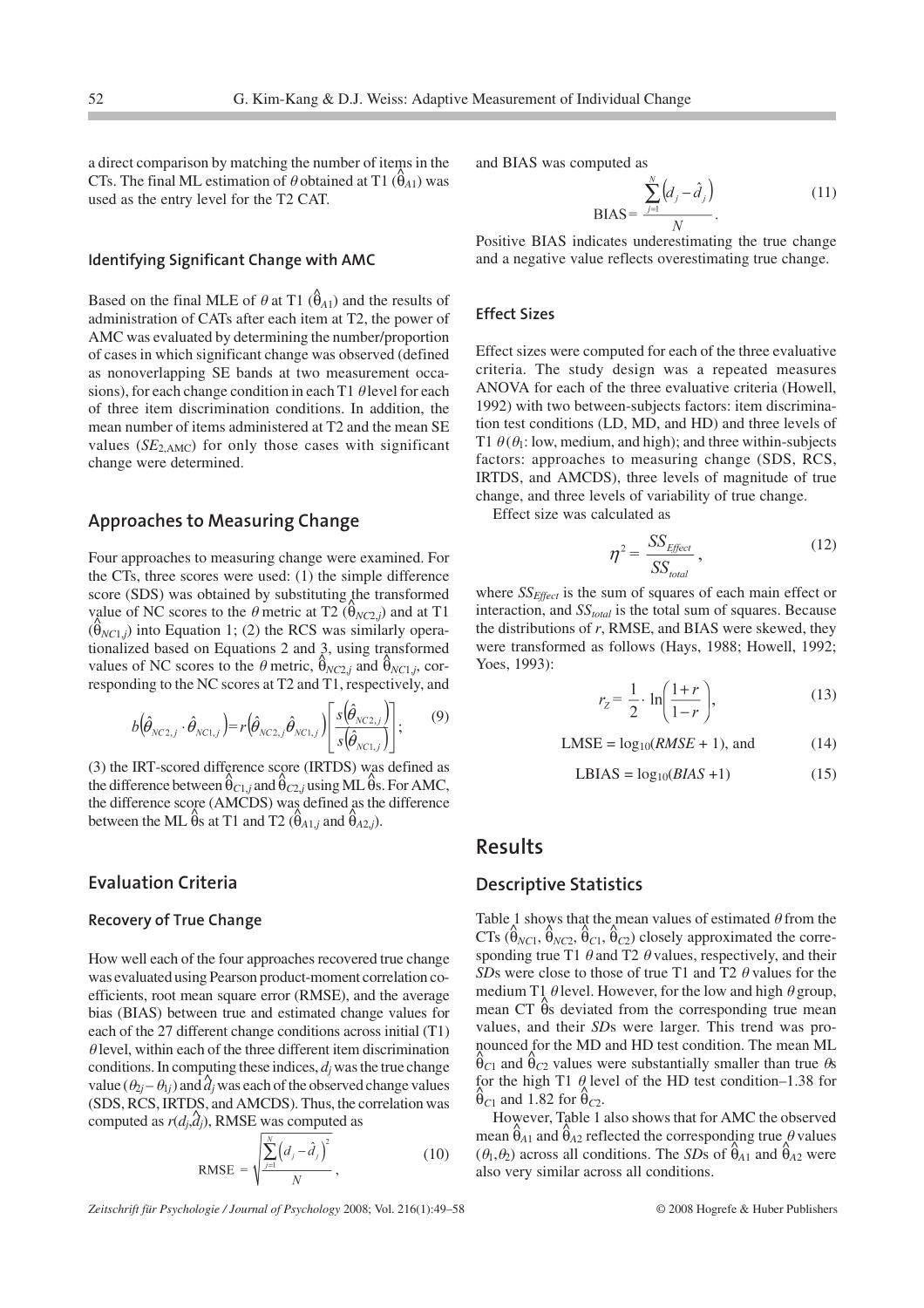|                                             | for combinations of LD, MD, and HD tests and low, medium, and high $\theta$ groups |            |                 |                                                                                                                         |             |                              |               |                                                             |             |                     |             |                     |             |                     |                  |                     |             |
|---------------------------------------------|------------------------------------------------------------------------------------|------------|-----------------|-------------------------------------------------------------------------------------------------------------------------|-------------|------------------------------|---------------|-------------------------------------------------------------|-------------|---------------------|-------------|---------------------|-------------|---------------------|------------------|---------------------|-------------|
| Test condi-<br>tion and $\theta_1$<br>level |                                                                                    | $\theta_1$ |                 | $\theta$                                                                                                                |             | $\hat{\theta}_{NC1}$         |               | $\hat{\theta}_{NC2}$                                        |             | $\hat{\theta}_{C1}$ |             | $\hat{\theta}_{C2}$ |             | $\hat{\theta}_{A1}$ |                  | $\hat{\theta}_{A2}$ |             |
|                                             |                                                                                    | Mean SD    |                 | Mean SD                                                                                                                 |             | Mean SD                      |               | Mean SD                                                     |             | Mean SD             |             | Mean SD             |             | Mean SD             |                  | Mean SD             |             |
|                                             |                                                                                    |            |                 | LD Low $\theta$ -1.501 0.424 -0.500 0.428 -1.583 0.840 -0.527 0.690 -1.564 0.807 -0.518 0.675 -1.504 0.542 -0.507 0.555 |             |                              |               |                                                             |             |                     |             |                     |             |                     |                  |                     |             |
|                                             | Med $\theta$                                                                       |            | 0.001 0.429     |                                                                                                                         | 1.001 0.434 |                              | $0.005$ 0.652 |                                                             | 1.045 0.678 |                     | 0.010 0.633 |                     | 1.048 0.662 |                     | 0.004 0.549      |                     | 1.021 0.561 |
|                                             | High $\theta$ 1.503 0.446                                                          |            |                 |                                                                                                                         | 2.504 0.450 |                              | 1.588 0.713   |                                                             | 2.620 0.820 |                     | 1.578 0.693 |                     | 2.621 0.847 |                     | 1.531 0.555      |                     | 2.529 0.594 |
|                                             |                                                                                    |            |                 | MD Low $\theta$ -1.501 0.424 -0.500 0.428 -1.844 1.213                                                                  |             |                              |               | $-0.574$ 0.683 $-1.532$ 0.725                               |             |                     |             | $-0.514$ 0.547      |             | $-1.493$ 0.472      |                  | $-0.502$ 0.483      |             |
|                                             | Med $\theta$                                                                       |            | 0.001 0.429     |                                                                                                                         |             | $1.001$ 0.434 $-0.014$ 0.501 |               |                                                             | 1.072 0.629 | $-0.012$ 0.497      |             |                     | 1.026 0.532 |                     | 0.006 0.493      |                     | 1.011 0.489 |
|                                             | High $\theta$ 1.503 0.446                                                          |            |                 |                                                                                                                         | 2.504 0.450 |                              | 1.628 0.791   |                                                             | 2.901 1.064 |                     | 1.511 0.531 |                     | 2.162 0.395 |                     | 1.500 0.500      |                     | 2.516 0.505 |
| HD                                          | Low $\theta$ -1.501 0.424                                                          |            |                 |                                                                                                                         |             |                              |               | $-0.500$ 0.428 $-2.110$ 1.485 $-0.603$ 0.752 $-1.396$ 0.700 |             |                     |             | $-0.488$ 0.487      |             | $-1.497$ 0.462      |                  | $-0.495$ 0.457      |             |
|                                             | Med $\theta$                                                                       |            | $0.001$ $0.429$ |                                                                                                                         |             | $1.001$ 0.434 $-0.003$ 0.505 |               |                                                             | 1.150 0.808 |                     | 0.009 0.488 |                     | 0.971 0.464 |                     | $0.000 \, 0.456$ |                     | 1.005 0.460 |
|                                             | High $\theta$ 1.503 0.446                                                          |            |                 |                                                                                                                         | 2.504 0.450 |                              | 1.835 1.168   |                                                             | 3.529 1.135 |                     | 1.378 0.403 |                     | 1.817 0.205 |                     | 1.509 0.473      |                     | 2.514 0.482 |

*Table 1.* Average of means and *SD*s of true and estimated  $\theta$ s across low, medium, and high variability of change conditions for combinations of LD MD and HD tests and low medium and high  $\theta$  groups of LD, MD, and HD tests and  $\ln$ 

*Table 2.* Average correlations of observed Time 1 and Time 2 scores, and of true and observed Time 1 and Time 2 scores, across low, medium, and high variability of change conditions for combinations of LD, MD, and HD tests and low, medium, and high  $\theta$  groups

| Test condition<br>$\&$ $\theta_1$ level |               | $(\hat{\theta}_{NC1}, \hat{\theta}_{NC2})$ | $(\hat{\theta}_{C1}, \hat{\theta}_{C2})$ | $(\hat{\theta}_{A1}, \hat{\theta}_{A2})$ | $(\theta_1, \hat{\theta}_{NC1})$ | $(\theta_1, \hat{\theta}_{C_1})$ | $(\theta_1, \hat{\theta}_{A1})$ | $(\theta_2, \hat{\theta}_{NC2})$ | $(\theta_2, \hat{\theta}_{C2})$ | $(\theta_2, \hat{\theta}_{A2})$ |  |
|-----------------------------------------|---------------|--------------------------------------------|------------------------------------------|------------------------------------------|----------------------------------|----------------------------------|---------------------------------|----------------------------------|---------------------------------|---------------------------------|--|
| LD                                      | Low $\theta$  | 0.390                                      | 0.402                                    | 0.590                                    | 0.575                            | 0.587                            | 0.763                           | 0.667                            | 0.683                           | 0.768                           |  |
|                                         | Med $\theta$  | 0.465                                      | 0.485                                    | 0.598                                    | 0.698                            | 0.712                            | 0.776                           | 0.675                            | 0.692                           | 0.763                           |  |
|                                         | High $\theta$ | 0.353                                      | 0.372                                    | 0.586                                    | 0.627                            | 0.656                            | 0.775                           | 0.543                            | 0.542                           | 0.762                           |  |
| MD                                      | Low $\theta$  | 0.407                                      | 0.468                                    | 0.771                                    | 0.536                            | 0.579                            | 0.873                           | 0.757                            | 0.814                           | 0.893                           |  |
|                                         | Med $\theta$  | 0.663                                      | 0.713                                    | 0.791                                    | 0.859                            | 0.873                            | 0.899                           | 0.784                            | 0.828                           | 0.896                           |  |
|                                         | High $\theta$ | 0.370                                      | 0.384                                    | 0.790                                    | 0.668                            | 0.780                            | 0.901                           | 0.548                            | 0.517                           | 0.894                           |  |
| HD                                      | $Low\theta$   | 0.368                                      | 0.455                                    | 0.873                                    | 0.486                            | 0.530                            | 0.939                           | 0.752                            | 0.872                           | 0.941                           |  |
|                                         | Med $\theta$  | 0.672                                      | 0.775                                    | 0.871                                    | 0.898                            | 0.913                            | 0.936                           | 0.760                            | 0.861                           | 0.942                           |  |
|                                         | High $\theta$ | 0.281                                      | 0.260                                    | 0.873                                    | 0.646                            | 0.793                            | 0.946                           | 0.461                            | 0.358                           | 0.935                           |  |

*Table 3.* Average of means and SDs of change scores across low, medium, and high variability of change conditions for combinations of LD, MD, and HD tests and low, medium, and high  $\theta$  groups

| Test condition<br>and $\theta_1$ level |               | True change |       | <b>SDS</b> |       | <b>RCS</b> |       | <b>IRTDS</b> |       | <b>AMCDS</b> |       |
|----------------------------------------|---------------|-------------|-------|------------|-------|------------|-------|--------------|-------|--------------|-------|
|                                        |               | Mean        | SD    | Mean       | SD    | Mean       | SD    | Mean         | SD    | Mean         | SD    |
| LD                                     | Low $\theta$  | 1.001       | 0.054 | 1.056      | 0.856 | 0.000      | 0.635 | 1.050        | 0.818 | 1.010        | 0.774 |
|                                        | Med $\theta$  | 1.001       | 0.054 | 1.040      | 0.689 | 0.000      | 0.600 | 1.039        | 0.659 | 1.017        | 0.498 |
|                                        | High $\theta$ | 1.001       | 0.054 | 1.022      | 0.877 | 0.000      | 0.767 | 1.050        | 0.873 | 0.998        | 0.525 |
| MD                                     | Low $\theta$  | 1.001       | 0.054 | 1.271      | 1.235 | 0.000      | 0.626 | 1.047        | 0.635 | 0.994        | 0.324 |
|                                        | Med $\theta$  | 1.001       | 0.054 | 1.085      | 0.484 | 0.000      | 0.474 | 1.045        | 0.389 | 1.005        | 0.315 |
|                                        | High $\theta$ | 1.001       | 0.054 | 1.273      | 1.065 | 0.000      | 0.986 | 0.772        | 0.498 | 1.016        | 0.326 |
| HD                                     | Low $\theta$  | 1.001       | 0.054 | 1.507      | 1.438 | 0.000      | 0.704 | 0.995        | 0.634 | 1.003        | 0.232 |
|                                        | Med $\theta$  | 1.001       | 0.054 | 1.152      | 0.624 | 0.000      | 0.612 | 0.995        | 0.315 | 1.005        | 0.233 |
|                                        | High $\theta$ | 1.001       | 0.054 | 1.694      | 1.381 | 0.000      | 1.075 | 0.625        | 0.360 | 1.005        | 0.241 |

© 2008 Hogrefe & Huber Publishers *Zeitschrift für Psychologie / Journal of Psychology* 2008; Vol. 216(1):49–58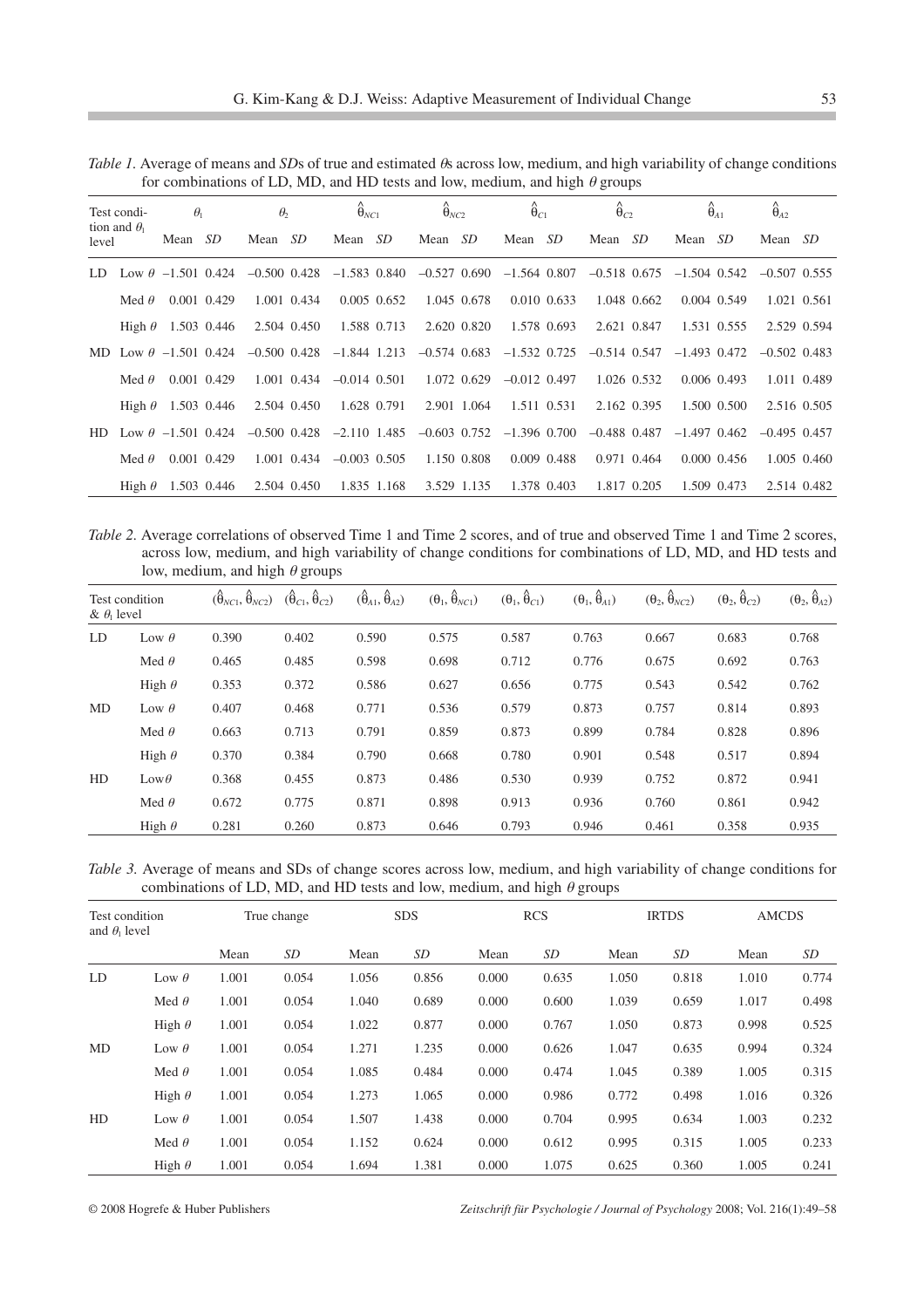

*Figure 1.* Recovery of true change as indexed by *r*.

*Figure 2.* Recovery of true change as indexed by RMSE.

# **Correlations Between Observed T1 and T2 Scores, and Between True and Observed Scores**

Table 2 shows that the correlations between two observed scores and between true  $\theta$ s and observed scores at T1 and T2, based on CTs, were higher for the medium T1  $\theta$  group (.47 to .91) than for the low (.37 to .87) and high T1  $\theta$  group (.28 to .79) across all item discrimination test conditions. The correlations involving the estimates from adaptive testing  $(\hat{\theta}_{A1} \& \hat{\theta}_{A2}, \hat{\theta}_1 \& \hat{\theta}_{A1}, \text{ and } \hat{\theta}_2 \& \hat{\theta}_{A2})$ , also shown in Table 2, were higher than those from CTs for all conditions and increased as the discrimination of test items increased. Furthermore, unlike the correlation results from CTs, those from adaptive tests were similar across the true T1  $\theta$  levels.

## **Change Scores**

The mean AMCDS values reflected the average true change values across all conditions (Table 3). Furthermore, the *SD*s of AMCDS were much smaller (.23 to .77) than those from CTs (SDS, RCS, IRTDS) for most T1  $\theta$  levels and for all item discrimination test conditions (.32 to 1.44). The *SD*s of AMCDS decreased as the discrimination of test items increased; however, they were still noticeably larger than those of true change (.05).

Table 3 also shows that the mean change scores of SDS

*Zeitschrift für Psychologie / Journal of Psychology* 2008; Vol. 216(1):49–58 © 2008 Hogrefe & Huber Publishers

and IRTDS reflected the average true change values for the medium T1  $\theta$  level and for the low discrimination (LD) test condition (Table 3). The *SD*s for the CTs (0.31 to 1.44) were uniformly higher than those of AMCDS (.23 to .77) and those of the average true change (0.05). The mean RCS values were zero for all conditions. In comparing the observed change scores, these results showed that AMC best reflected the average true change values and resulted in the smallest *SD*s across all conditions examined in this study.

## **Recovery of True Change**

## **Correlations**

Figure 1 shows results for Pearson correlations as the index for recovery of true change by the observed change scores for each of the nine test conditions. AMCDS had consistently highest correlations of true change with estimated

*Table 4.* Recovery of true change by the SDS, RCS, IRTDS, and AMCDS, combining the three  $\theta$  levels and the nine change conditions, as indexed by the productmoment correlation (*r*)

| Item discrimination | <b>SDS</b> | <b>RCS</b> | <b>IRTDS</b> | AMCDS |
|---------------------|------------|------------|--------------|-------|
| LD                  | 0.449      | 0.014      | 0.482        | 0.637 |
| MD                  | 0.450      | 0.011      | 0.589        | 0.797 |
| HD                  | 0.474      | 0.009      | 0.630        | 0.877 |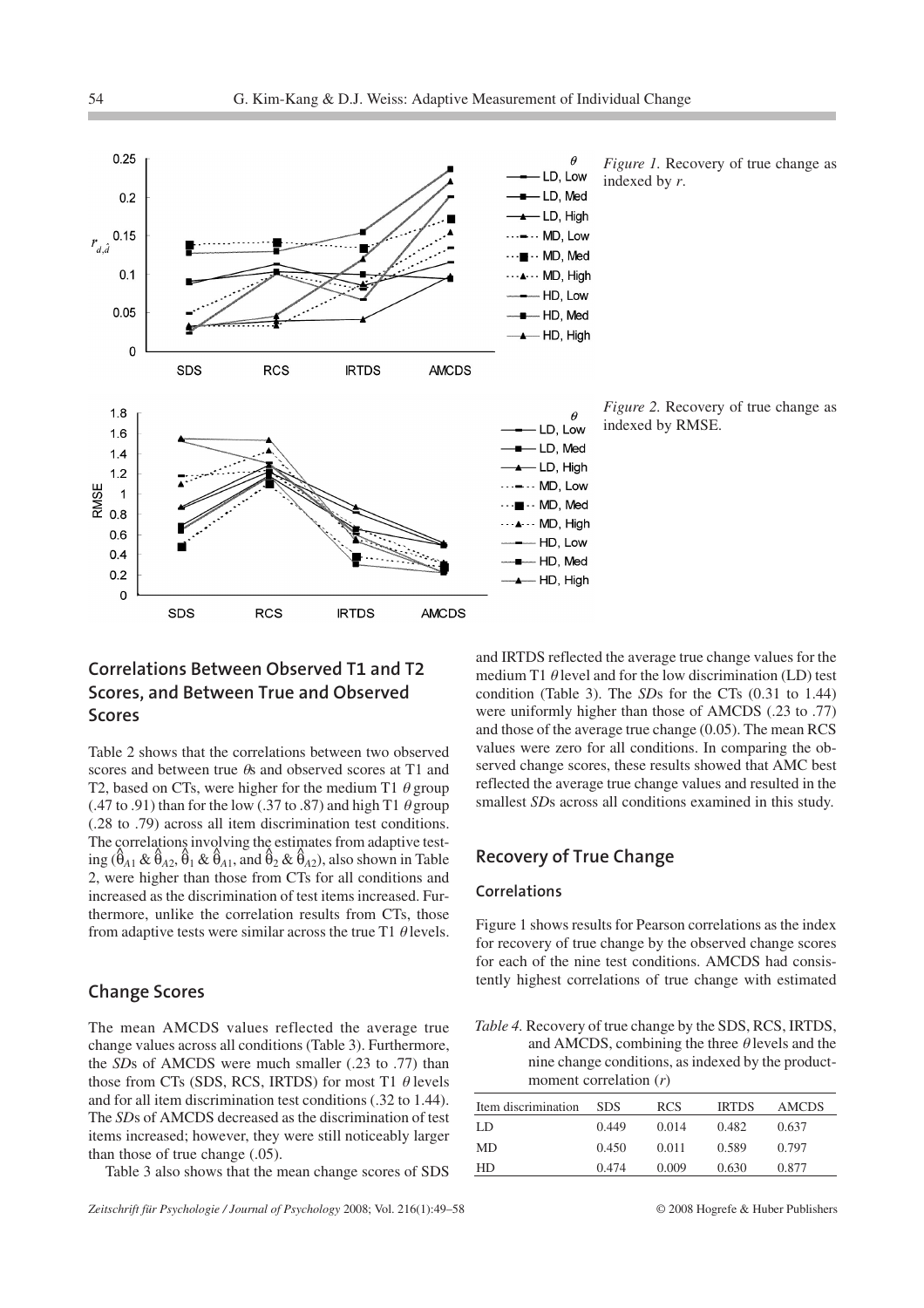

*Figure 3.* Recovery of true change as indexed by BIAS.

change across all conditions. However, the correlations for all methods, including AMCDS, were quite low, reaching a maximum of .24, because of restriction of range. Table 4 shows Pearson correlations combining all  $\theta$  the levels and the change conditions for each item discrimination condition. As Table 4 shows, correlations of estimated change with true change were considerably higher than those in Figure 1, ranging from 0.449 for the LD condition for SDS to .877 for AMCDS for the HD condition. Table 4 also shows that IRTDS improved the recovery of true change relative to SDS, and RCS did not recover true change at all.

The results of the repeated-measures ANOVA for the transformed *r* values indicated that the largest effect size was due to the variability of true change, which accounted for 45% of the total variance in the recovery of true change. Mean *r* for low, medium, and high levels of variability of true change, across all item discrimination test conditions, T1  $\theta$  levels, magnitudes of true change, and approaches to measuring change, were .020, .097, and .185, respectively. These results show that as the true change was more variable, the more likely it was to be recovered by the observed change scores, as indexed by *r.*

The effect having the second largest effect size for the transformed *r* was the approach to measuring change, which accounted for 11% of the total variance in the recovery of true change. The average *r* values for the SDS, RCS, IRTDS, and AMCDS across all other conditions were .068, .090, .097, and .159, respectively, indicating that AMCDS best recovered true change among all the observed change scores examined, followed by IRTDS, RCS, and SDS; the low values of these correlations were the result of restriction of range within each  $\theta$  group.

#### **Root Mean Squared Error**

RMSE values obtained for recovery of true change by the observed change scores are shown in Figure 2. The ANOVA indicated that the largest effect size for the transformed RMSE values was due to the approach to measuring change, which accounted for 67% of the total variance in the recovery of true change. The mean RMSE values for the SDS, RCS, IRTDS, and AMCDS, across the item discrimination test conditions, T1  $\theta$  levels, magnitudes of true change, variabilities of true change, were 0.989, 1.273, 0.602, and 0.346, respectively, indicating that the AMCDS resulted in the lowest RMSE value (.346) and, therefore, was the approach to measuring change that best recovered true change among all the change scores examined, followed by IRTDS, SDS, and RCS.

#### **Average BIAS**

The average BIAS values as the index for recovery of true change by the observed change scores are presented in Figure 3. AMCDS was the only method to have essentially zero BIAS between estimated and true change across all conditions. The largest effect size for the transformed BIAS values was due to the approach to measuring change, which accounted for 66% of the total variance in the recovery of true change. The average BIAS values for the SDS, RCS, IRTDS, and AMCDS across all item discrimination test conditions, T1  $\theta$  levels, magnitudes of true change, variabilities of true change, were  $-0.232$ , 1.001,  $-0.008$ , and –0.005, respectively, indicating that the AMCDS recovered true change with virtually no bias. Among the observed change scores based on CTs, IRTDS was the approach to measuring individual change that best recovered true change, followed by SDS and RCS.

## **Identifying Significant Change With AMC**

In AMC, significant change was defined as nonoverlapping *SE* bands at two measurement occasions. Figure 4a presents the mean number of cases in which significant changes were observed, and Figure 4b shows the mean number of items administered to identify significant change, for three  $\theta$  groups and three levels of true change. As item discrimination increased, the mean number of cases of significant change (out of 500) substantially increased, from 161 cases for the LD test condition (power  $= 0.32$ ) to 392 cases (power  $= 0.784$ ) for the HD test condition (Figure 4a). At the same time, the mean number of items administered decreased from 17 items for the LD to 11 items for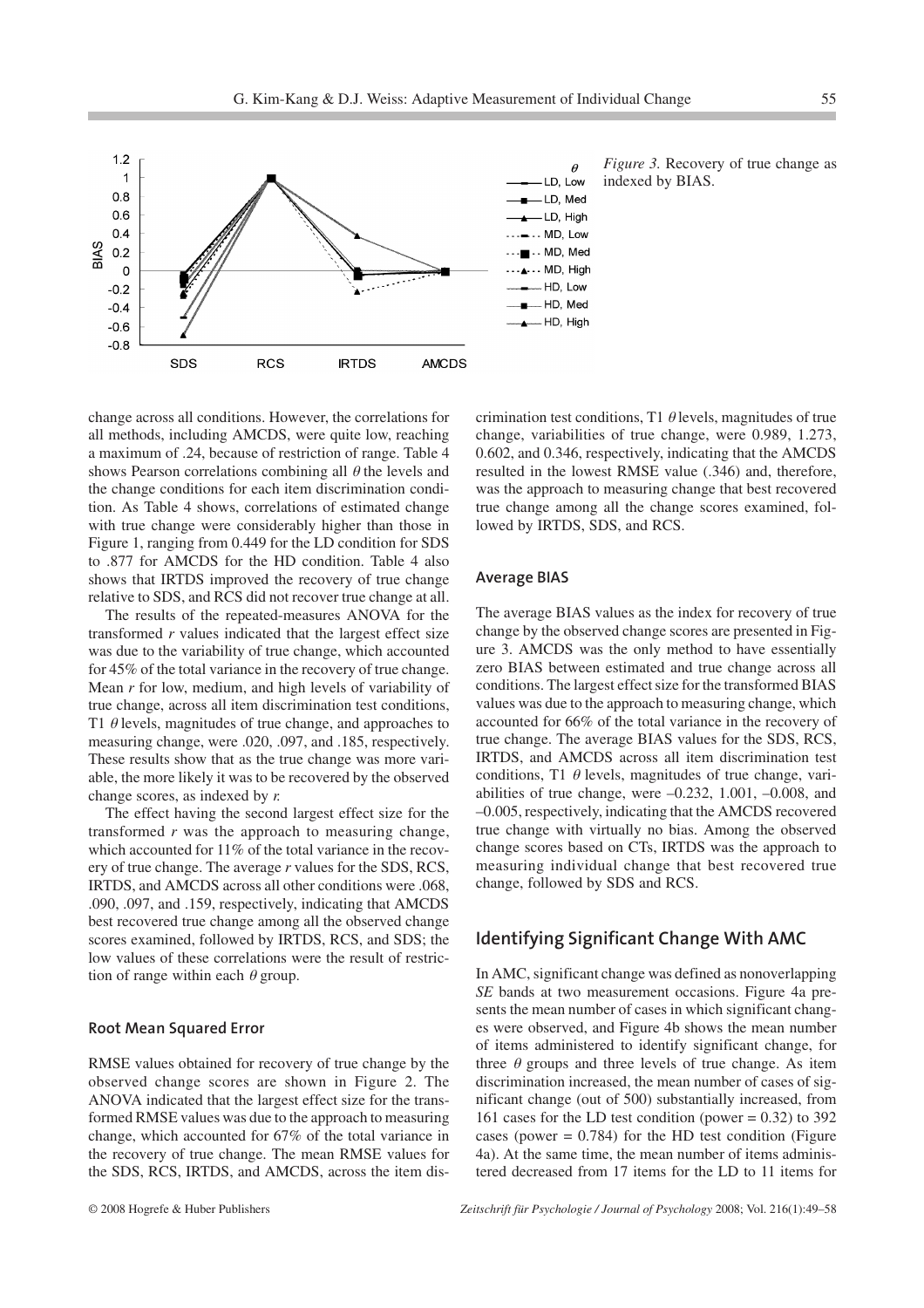



*Figure 4b.* Mean number of items required at T2 for AMC to identify significant change (50 items were administered at T1).

the HD test condition (Figure 4b). Under the HD test condition, when the magnitude of true change was high ( $\theta$  = 1.5), significant change was identified after administration of an average of only about 6 items (Figure 4b) with power approximating 1.0.

The mean  $SE(\theta_{2,50})$  was computed for the full-length (50-item) T2 CATs and compared to *SE*2,AMC for the simulees for which significant change was identified by AMC. Mean  $SE(\theta_{2,50})$  ranged from .149 to .385. Mean  $SE_{2,AMC}$ were somewhat larger, ranging from .305 to .602, with substantially fewer items (an average of 6 to 21 items vs. 50 items).

# **Discussion and Conclusions**

The CTs estimated individual change reasonably well when the tests were highly discriminating and when the  $\theta$  level matched the test difficulty at T1. The *SD*s for the change scores based on CTs were smaller and the correlations between the true and estimated values were higher in the medium  $\theta$  condition than in either the low or high  $\theta$  condition. The CTs recovered true change best for the medium  $\theta$  level at T1 and this tendency became more pronounced as the discrimination of the test items increased, indicating that increasing item discrimination on the CTs improved the recovery of true change. These results suggest that CTs measure individual change best when the range of  $\theta$  is targeted to the item difficulty level of a test. However, none of the approaches to measuring individual change based on the CTs recovered true change better than AMC.

Unlike the CT approaches, which functioned differently at different levels of  $\theta$ , AMC measured individual change equally well for all T1  $\theta$  level groups. AMCDSs reflected the average true change values, and the *SD*s for the AMCDS were smaller than any of the CT measures for all levels of  $\theta$  and for all three test conditions of item discrimination. Similar *SD*s for the AMCDS were observed across all  $\theta$  levels within each item discrimination condition, and they decreased as item discrimination increased, indicating that more discriminating items in the AMC produced more precise estimates of change at the individual level.

The ANOVA results indicated that approaches to measuring change was the only factor, among the main effects and interactions, that had a strong impact on the recovery of change, accounting for 11%, 67%, and 66% of the total variance by *r*, RMSE, and BIAS, respectively. The lowest values of RMSE and BIAS were obtained for the AMCDS among the approaches examined. AMCDS correlations were the highest among methods for measuring change. These results indicate that estimates of change scores across conditions were closer to the true change scores for the adaptive measures than for any of the measures of change based on conventional tests.

Analysis of the occurrence of significant change indicated good T2 efficiency in that AMC detected significant change – defined by nonoverlapping confidence intervals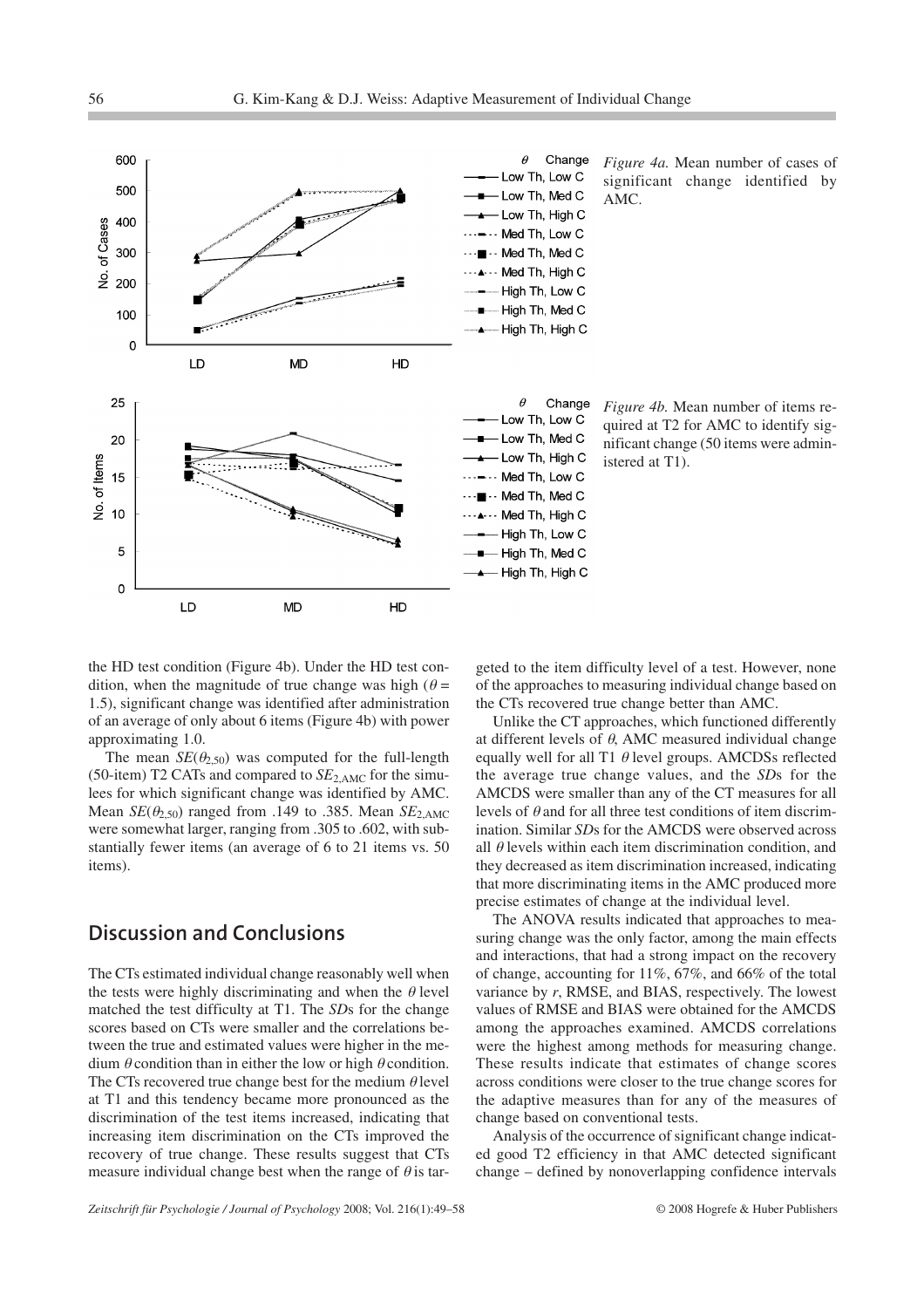for the two CAT  $\theta$  estimates – after only 6 to 21 items were administered at T2 (vs. 50 items for the CTs). As the test became more discriminating and the mean magnitude of true change was high (1.5 in  $\theta$  units), significant change was detected with an average of only six items administered. Mean AMC SEs for the significant change cases were similar to those based on 50 items, even with the substantially reduced test lengths. The power of AMC to detect true change was highest with highly discriminating items; in this condition for high and medium change across the entire range of  $\theta$ , power to detect true change was between 0.94 and 1.00, with an average of fewer than 12 items.

The results of this study have implications for the design and implementation of AMC. First, high item discrimination, accompanied by wider range of item difficulty  $(b_i =$ –4.5 to +4.5) than the true  $\theta$  range ( $\theta$  = –2.25 to +2.25), is an important condition when designing an item bank for AMC, since an item bank with highly discriminating items provided the most precise estimates of individual change and high power in detecting true change under several combinations of conditions. Second, similar *SD*s and measurements of equal precision for simulees for AMC were reported across T1  $\theta$  levels within each of the three different item discrimination conditions, indicating that change measurement using AMC would not be affected by T1  $\theta$  level. Third, as expected, the magnitude of change is an influential condition for the detection of significant change by AMC. As the magnitude of true change increased, AMC was able to detect more cases of significant change and the significant changes could be detected with fewer items. Finally, the maximum number of items (50 items) criterion was used as the termination criterion during the administration of AMC at both measurement occasions to enable a direct comparison of results from CTs and from AMC. However, when nonoverlapping SE bands were used as an AMC termination criterion, the average number of items administered was at most 21– much less than 50 items. This result supported the use of nonoverlapping SE bands as a termination criterion in measuring individual change, but more refined research for appropriate termination criteria for the AMC is required to increase the power of AMC to detect true change, particularly with low discriminating items.

## **Conclusions**

The results of this study indicate that AMC is a viable and effective method for measuring individual change. It performed best for all criteria examined in this study. In addition, AMC is efficient – it can dramatically reduce the number of items necessary to measure individual change. AMC was shown to be superior to conventional testing approaches for measuring individual change in terms of the recovery of true change under the conditions examined. The conditions of this study were restricted to measuring individual change at two points in time using an item bank that favored a conventional testing strategy, in addition to fixed CAT termination at 50 items.

More extensive research on AMC needs to be performed, including identification of the optimal conditions for measuring individual change when examining change over more than two points in time. This would include determining the characteristics of the item bank required to accurately measure individual change at multiple occasions. It is also important to determine what additional termination criteria might be appropriate for multiple occasions of measurement if significant change has not occurred between measurement occasions; for example, terminating a CAT when  $\theta$  estimates and/or their standard errors have stabilized.

# **References**

- Allen, M.J., & Yen, W.M. (1979). *Introduction to measurement theory*. Monterey, CA: Brooks/Cole.
- Andersen, E.B. (1985). Estimating latent correlations between repeated testings. *Psychometrika*, *50*, 3–16.
- Assessment Systems Corporation. (1997). *User's manual for the PARDSIM parameter and response data simulation program*. St. Paul, MN: Author.
- Assessment Systems Corporation. (1998). *User's manual for the conventional test scoring program*. St. Paul, MN: Author.
- Baker, F.B. (1992). *Item response theory: Parameter estimation techniques.* New York: Marcel Dekker.
- Bereiter, C. (1963). Some persisting dilemmas in the measurement of change. In C. Harris (Ed.), *Problems in measuring change* (pp. 3–20). Madison, WI: University of Wisconsin Press.
- Bock, R.D. (1976). Basic issues in the measurement of change. In D.N.M. de Gruijter & L.J. T. van der Kamp (Eds.), *Advances in psychological and educational measurement* (pp. 75–96). New York: Wiley.
- Burr, J.A., & Nesselroade, J.R. (1990). Change measurement. In A. von Eye (Ed.), *Statistical methods in longitudinal research* (Vol. 1, pp. 3–34). Boston, MA: Academic Press.
- Cronbach, L.J., & Furby, L. (1970). How we should measure "change" – or should we? *Psychological Bulletin, 74*, 68–80.
- Embretson, S.E. (1991a). A multidimensional latent trait model for measuring learning and change. *Psychometrika, 56*, 495–515.
- Embretson, S.E. (1991b). Implications of a multidimensional latent trait model for measuring change. In L.M. Collins & J.L. Horn (Eds.). *Best methods for the analysis of change* (pp. 184–197). Washington, DC: American Psychological Association.
- Embretson, S.E. (1995). A measurement model for linking individual learning to processes and knowledge: Application to mathematical reasoning. *Journal of Educational Measurement, 32*, 277–294.
- Fischer, G.H. (1976). Some probabilistic models for measuring change. In D.N.M. de Gruijter & L.J.T. van der Kamp (Eds.), *Advances in psychological and educational measurement* (pp. 97–110). New York: Wiley.
- Hambleton, R.K., & Swaminathan, H. (1985). *Item response the-*

© 2008 Hogrefe & Huber Publishers *Zeitschrift für Psychologie / Journal of Psychology* 2008; Vol. 216(1):49–58